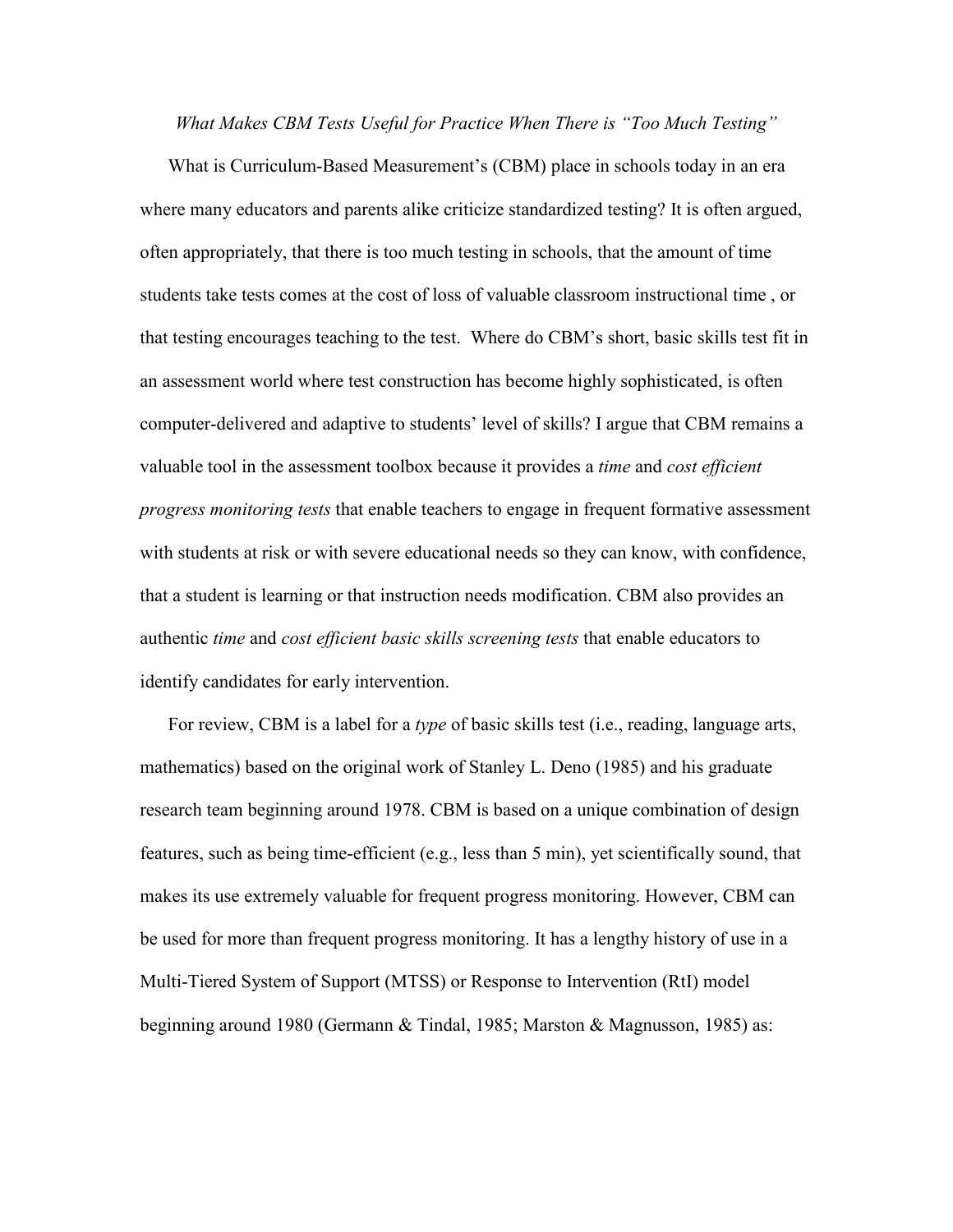- a) An *individual* or *universal screener* to identify students who may be in need of more intensive intervention
- b) A relatively frequent (e.g., three times per year) *universal progress monitoring test* to ensure all students are progressing in their basic skills
- c) A *component of special eligibility determination* in a dual-discrepancy RtI model for specific learning disabilities (SLD)
- d) A *program evaluation tool* (Shinn, 2010)

Importantly, it remains the tool of choice for writing IEP goals and monitoring progress toward those goals for students who are determined eligible for special education (Yell & Busch, 2012).

No *single* feature, such as assessment content, test construction approach, or administration and scoring such as ease or efficiency makes CBM useful in today's assessment environment. Other tests also can evaluate basic reading, language arts or mathematics skills. Other tests may also be perceived as time efficient, especially for educators when testing is computer-administered. Other tests may be more closely aligned with state standards or *Common Core State Standards*. But few assessment tools provide the unique *combination* of features that CBM can; tests that are:

- (a) *Short*, often in as short as 1 minute and usually no longer than 10 minutes per student *and* per teacher;
- (b) *Simple* to learn, use, and understand by educators, parents, and the students themselves using straightforward scores and performance graphs;
- (c) *Authentic*, where users can actually *see* how students perform on the tests;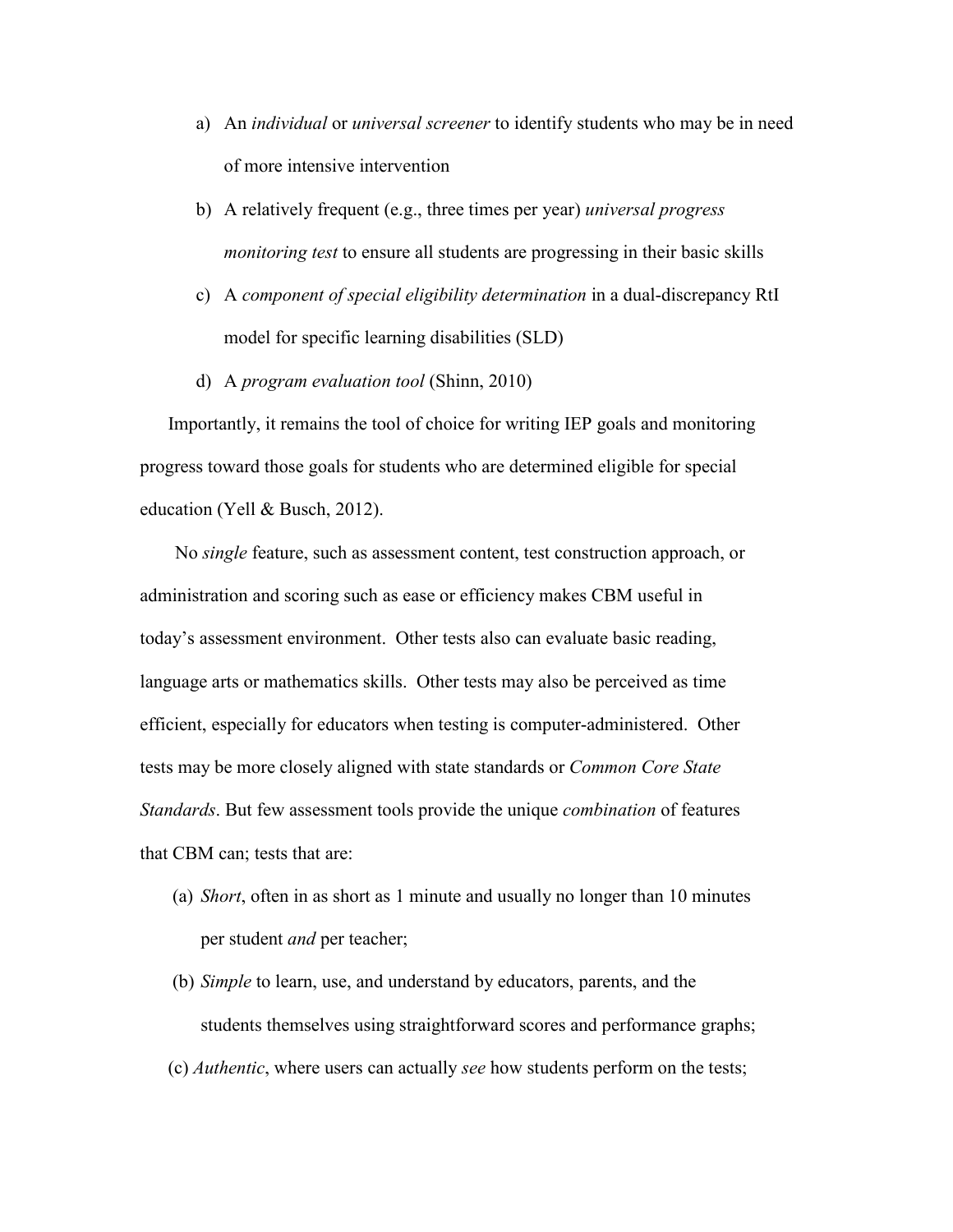(d) *Sensitive to improvement* so that when *very frequent progress monitoring* is required, the tests can be used weekly with students with severe achievement discrepancies;

(e) *Seamless*, where it is possible to use the same testing approaches and tools across grades (K-12), across Tiers in MTSS/RtI (1, 2, 3, etc.) and instructional delivery systems (general education, and special education, including special education eligibility and IEP goals, annual reviews), and academics and behavior, and

(f) *Psychometrically sound*, where the tests have been the subject of considerable peer reviewed research with respect to technical adequacy, including reliability and evidential validity, including independent reviews by panels of appropriately credential experts for use in frequent progress monitoring and screening.

In an era where just about everyone seems to be anti-testing and when educators are pressed for time, with increasing demands on nearly every dimension, it is important to recognize that some decisions need not be complicated and time-consuming. In the context of so much testing today, using CBM to make K-6 screening decisions and K-12 progress monitoring decisions when appropriate makes sense.

- Deno, S.L. (1985). Curriculum-based measurement: The emerging alternative. *Exceptional Children, 52*, 219-232.
- Germann, G., & Tindal, G. (1985). An application of curriculum based assessment: The use of direct and repeated measurement. *Exceptional Children, 52*, 244-265.
- Marston, D., & Magnusson, D. (1985). Implementing curriculum-based measurement in special and regular education settings. *Exceptional Children, 52*, 266-276.
- Shinn, M.R. (2010). Building a scientifically based data system for progress monitoring and universal screening across three tiers including RTI using Curriculum-Based